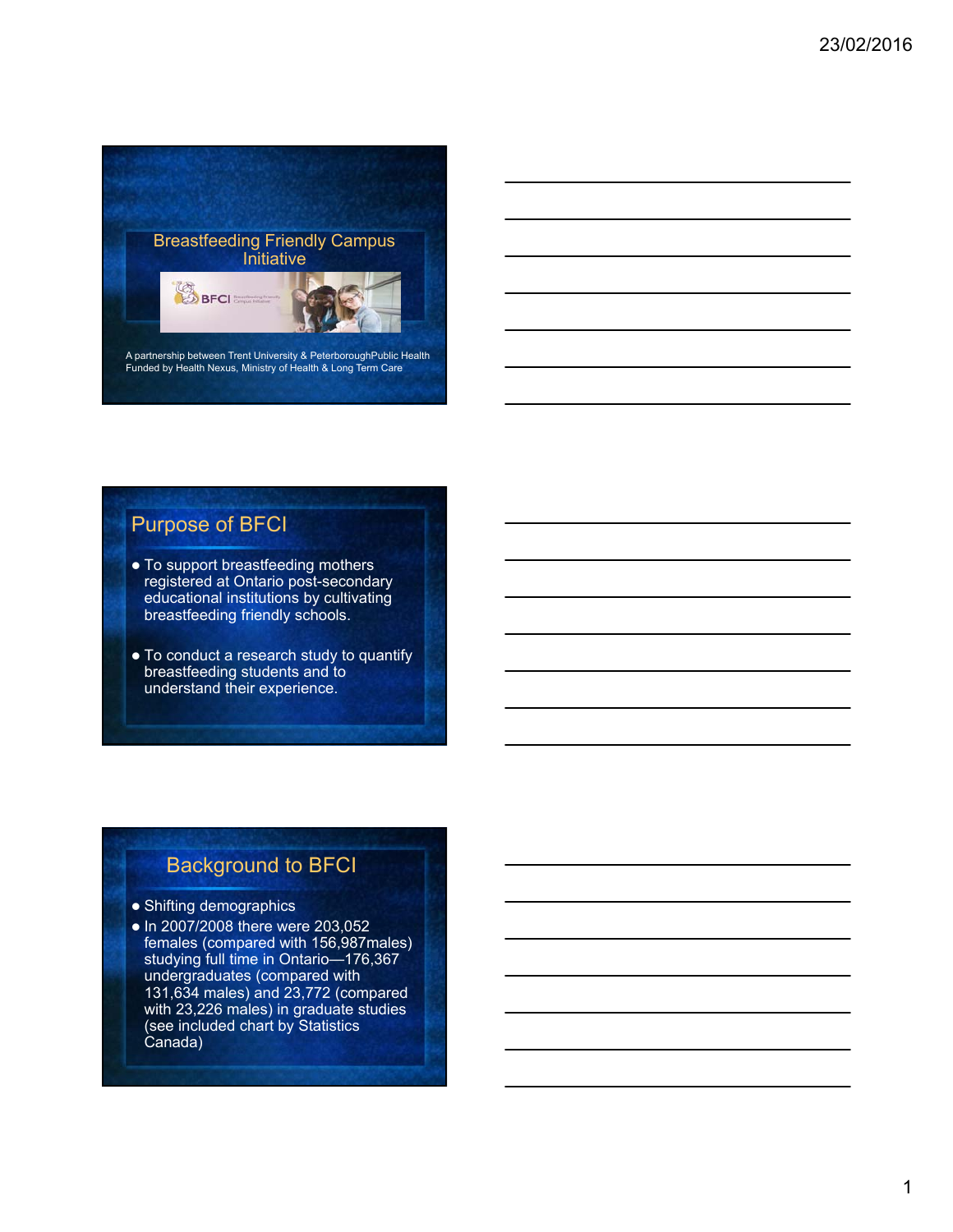# University enrollment by sex



| <u> 1989 - Johann Barn, mars and de Branch Barn, mars and de Branch Barn, mars and de Branch Barn, mars and de Br</u> |  |  |
|-----------------------------------------------------------------------------------------------------------------------|--|--|
| <u> 1989 - Johann Barn, mars and de Branch Barn, mars and de Branch Barn, mars and de Branch Barn, mars and de Br</u> |  |  |
|                                                                                                                       |  |  |
|                                                                                                                       |  |  |

## **Demographics**

- In 2014 there were 5308 female students to 2604 male students at Trent University with 95% between the ages of 18 and 30 (peak childbearing yrs)
- Women make up the majority of fulltime students enrolled in undergraduate university programs.

## Trent University

- In 2014 there were 5308 female students to 2604 male students at Trent University with 95% between the ages of 18 and 30
- . In addition to demographics, more women at school, more women are attending full time.
- Women are not sequencing childbearing with education.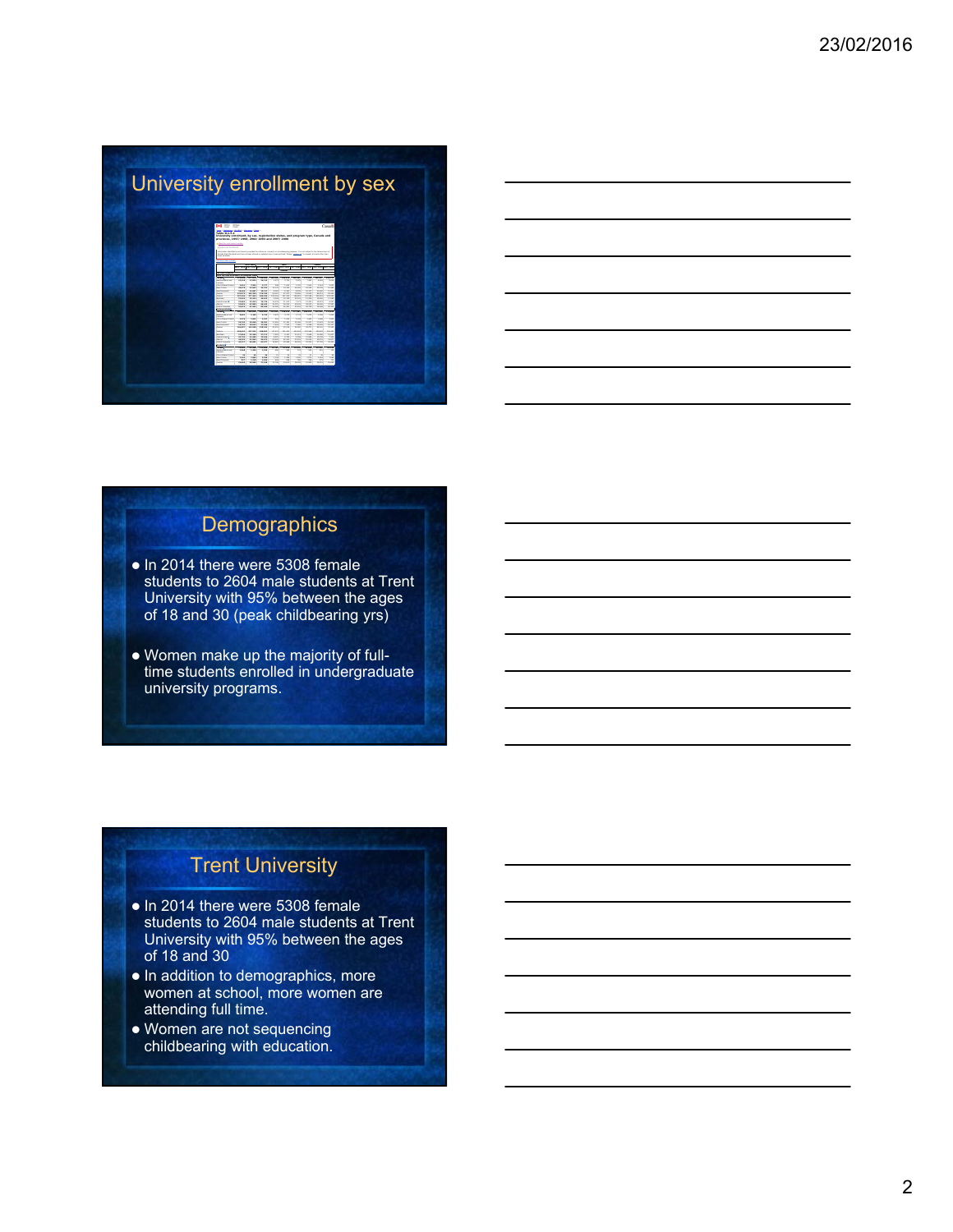## Knowledge

- Breastfeeding mothers contest the dominance of autonomous, rational knowers/knowledge
- Our connection to each other
- Care for our vulnerable members
- Embodied and emotional knowing
- Charles Taylor says these are the fundamental structure for morality
- Education?



### Why are breastfeeding students invisible?

- The undisrupted notion of the "traditional" student who isconceptualized as white, male, heterosexual, childless etc. University policies are largely congruent with this conceptualization.
- Community and university are seen as disparate entities in similar ways to reproductive and academic labour. Breastfeeding is regarded as belonging outside of the realm of the academy.
- Mothers, particularly single mothers, are socially stigmatized and do not disclose their family status to the university.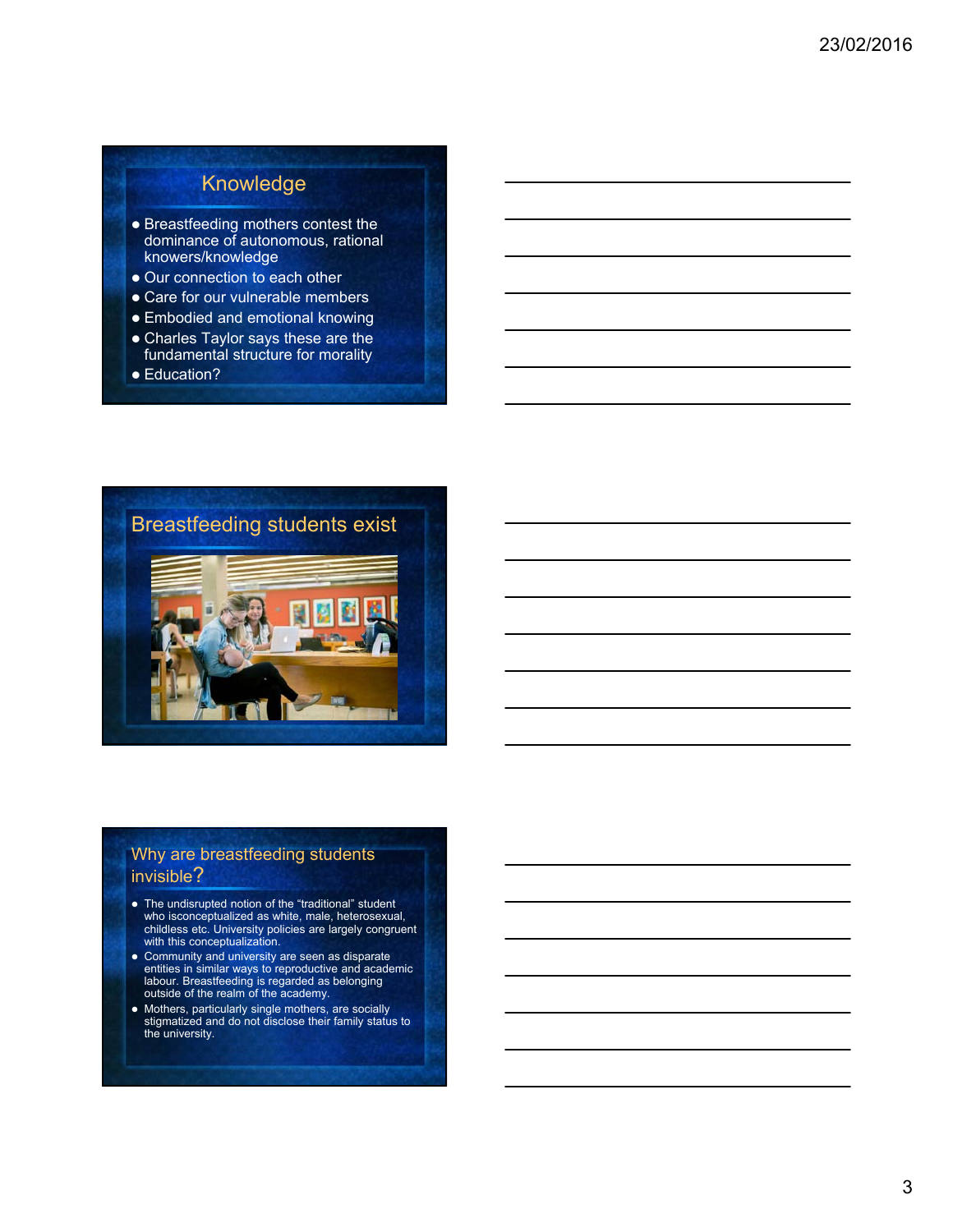### How many breastfeeding students?

- 23,193 OSAP recipients also received the Canada Student Grant for persons with dependant (under 12)
- Given 200,139 full time female undergraduate and graduate studentsstudying at Ontario universities in 2007/2008. Given 23,772 Canada Student Dependents Awards granted through OSAP. We can estimate 12% of female students have children under 12.
- 7-10% of students are bf moms

### Breastfeeding students need structural support

 Ajandi, J. (2011). Overcoming barriers and finding strengths: The lives of single mother students in university. PhD Dissertation, OISE, University of Toronto. Findings—The institution caters to a dominant mainstream student who tends to be white, able-bodied, heterosexual, male (without childcare responsibilities)… This normalization is done through the absence of … family friendly spaces such as breastfeeding spaces.

### Breastfeeding mothers have special needs

 Master's Theses and PhD dissertations that have analyzed mothers' experiences at universities. These highlight their invisibility and the lack of policies that acknowledge their existence and circumstances—these studies frequently cite the need for breastfeeding support including designated spaces.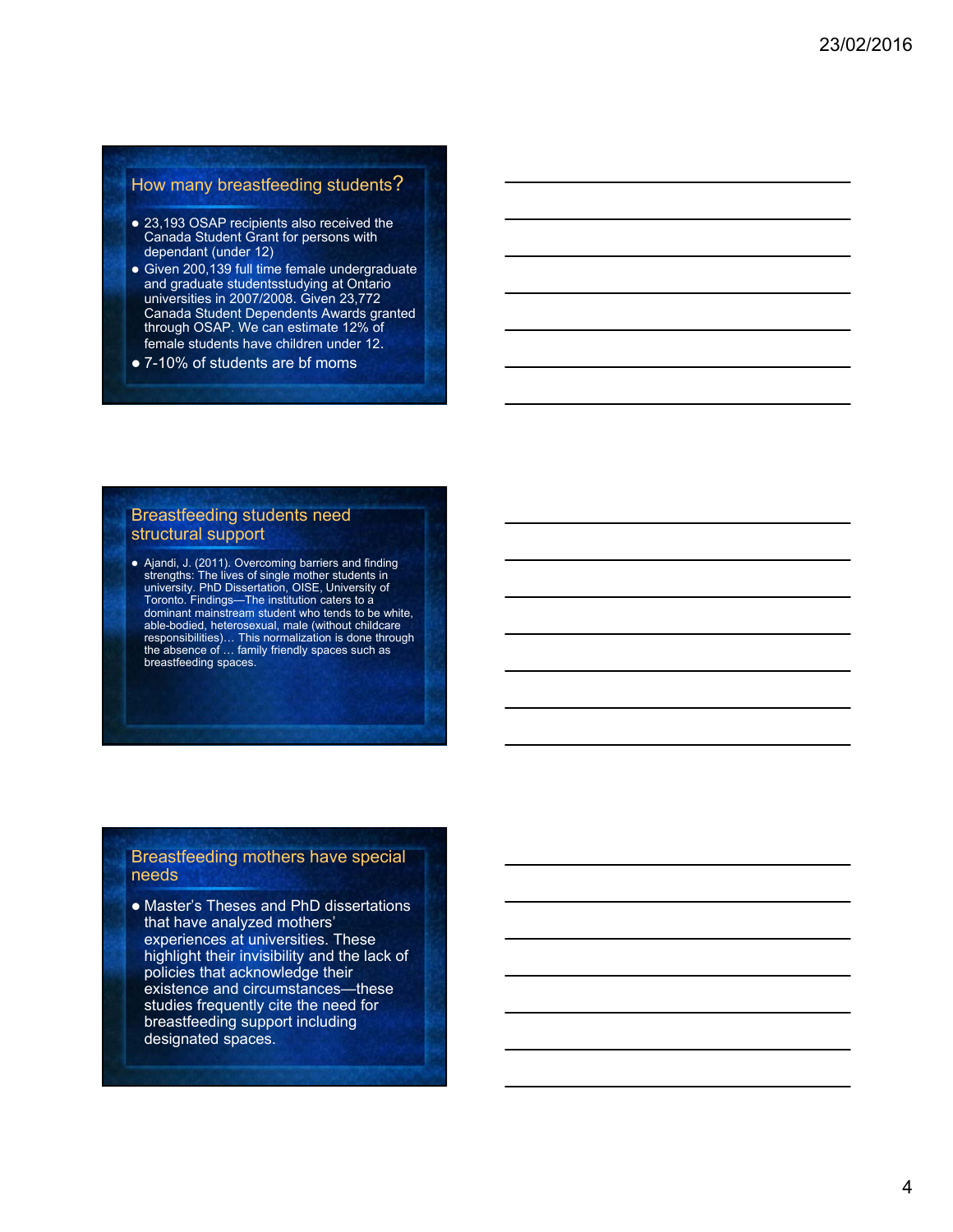## Evidence from workplaces

- Key factors:
- Time
- Designated space
- Gatekeeper
- Support
- Naomi bromberg Bar-Yam, (2004),Nursing Mothers at Work-Corporate and Maternal Strategies to Support Lactation in the Workplace in *Mothering and Work/Mothering as Work,* JARM,

## Spectrum of Lactation Policies

- *Lactation program*
- Equipped space (sink, electricity, refridgeratior,counter, chair, curtain, good lighting, good ventilation), time, pumps, counselling, daycare
- *Lactation support*
- Designated space, pumps, time
- *Lactation awareness*
- Space, no equipment
- *No lactation support*

### Ottawa Charter for Health Promotion

- Build Healthy Public Policy
- Create supportive environments
- Strengthen community action
- Re-orient health services
- Support personal skill development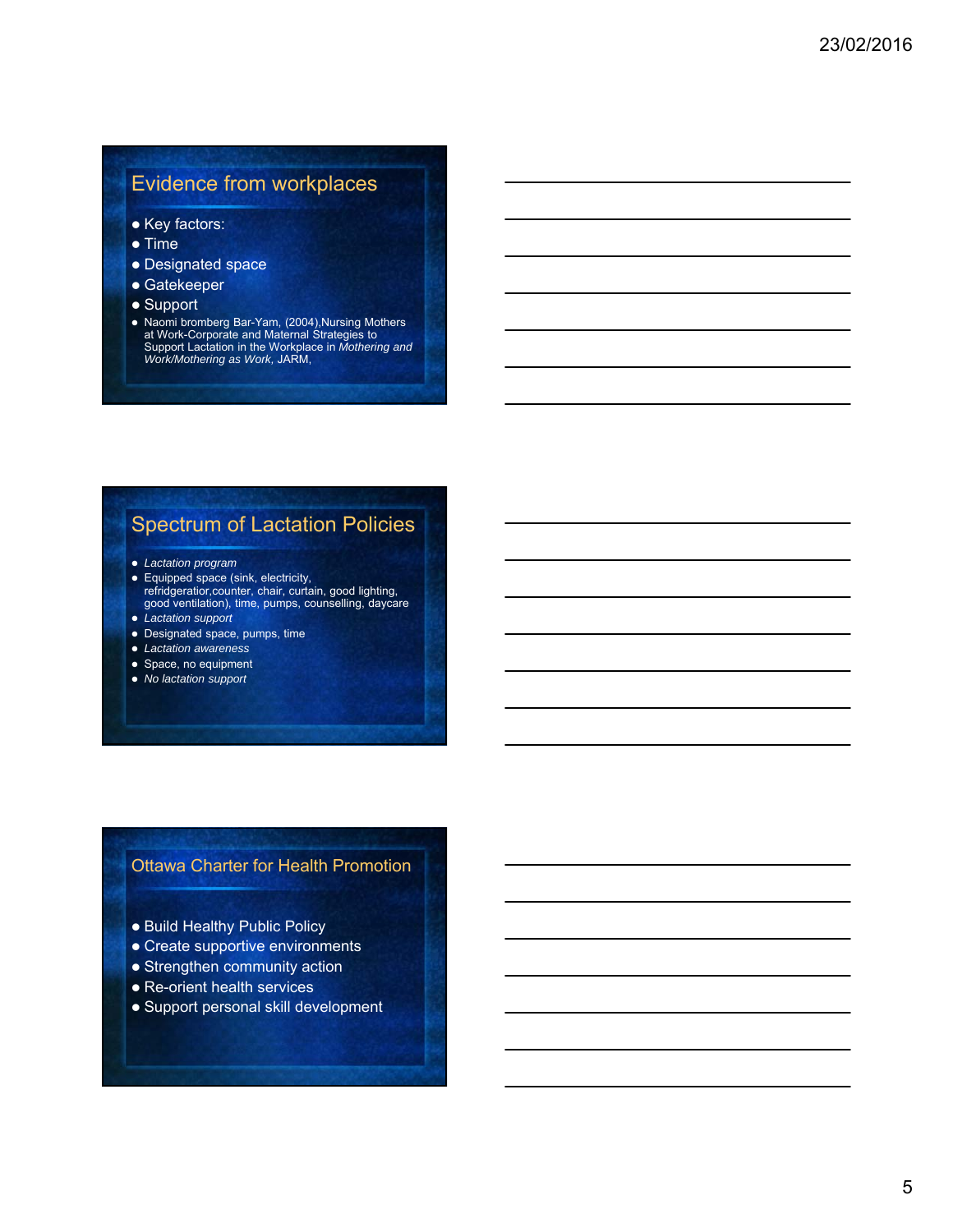## Build Healthy Public Policy

- Charter of Rights & Freedoms
- Protects citizens vis government action
- Limited application to universities
- Unlikely to need Charter provisions for breastfeeding accommodations except to note that Canada affords equality rights to women generally

## Ontario Human Rights Code

o http://www.ohrc.on.ca/en/pregnancyand-breastfeeding-brochure

### Breastfeeding Accommodation Policy

- Universities are provincially regulated under the Canadian constitution
- Ontario Human Rights Code
- Employment Standards Act
- HRCode responsibilities are translated to university policy via Discrimination and Harrassment Policy and Resolution Procedures
- www.trentu.ca/ohrea/humanrights/policy.php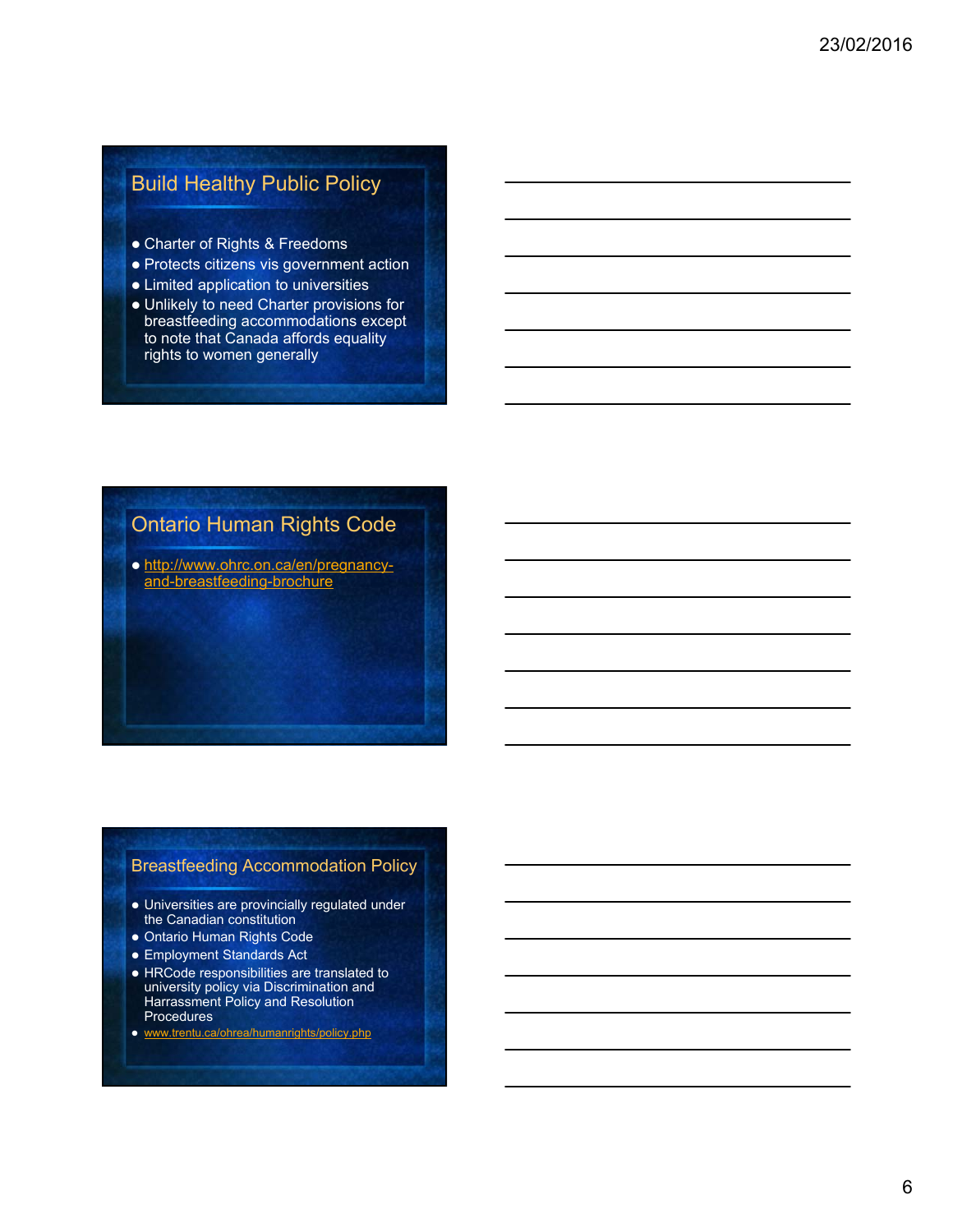### Breastfeeding Accommodation Policy

- The policy/procedures are sufficient to provide accommodation rights to comply with the Code
- However, they mainly provide a rights and complaints-based framework
- Commitments to education/awareness?
- Stand-alone breastfeeding policies go beyond a basic rights framework and aim to increase education and awareness in the school's culture

## Other policies

- LSAT
- Recent policy change to LSAT admissions test to allow breaks for breastfeeding mothers acknowledges student mothers http://msjd.org/blog/article/law-schooladmissions-test-makesaccommodations-nursing-mothers
- NCLEX

## How many schools have policies?

- Memorial University
- o https://www.mun.ca/policy/site/policy.php?id= 92
- University of British Columbia
- http://www.hr.ubc.ca/health/health-and-<u>ding-friendly-spa</u>
- **York University**
- http://rights.info.yorku.ca/files/2012/08/familys tatus.pdf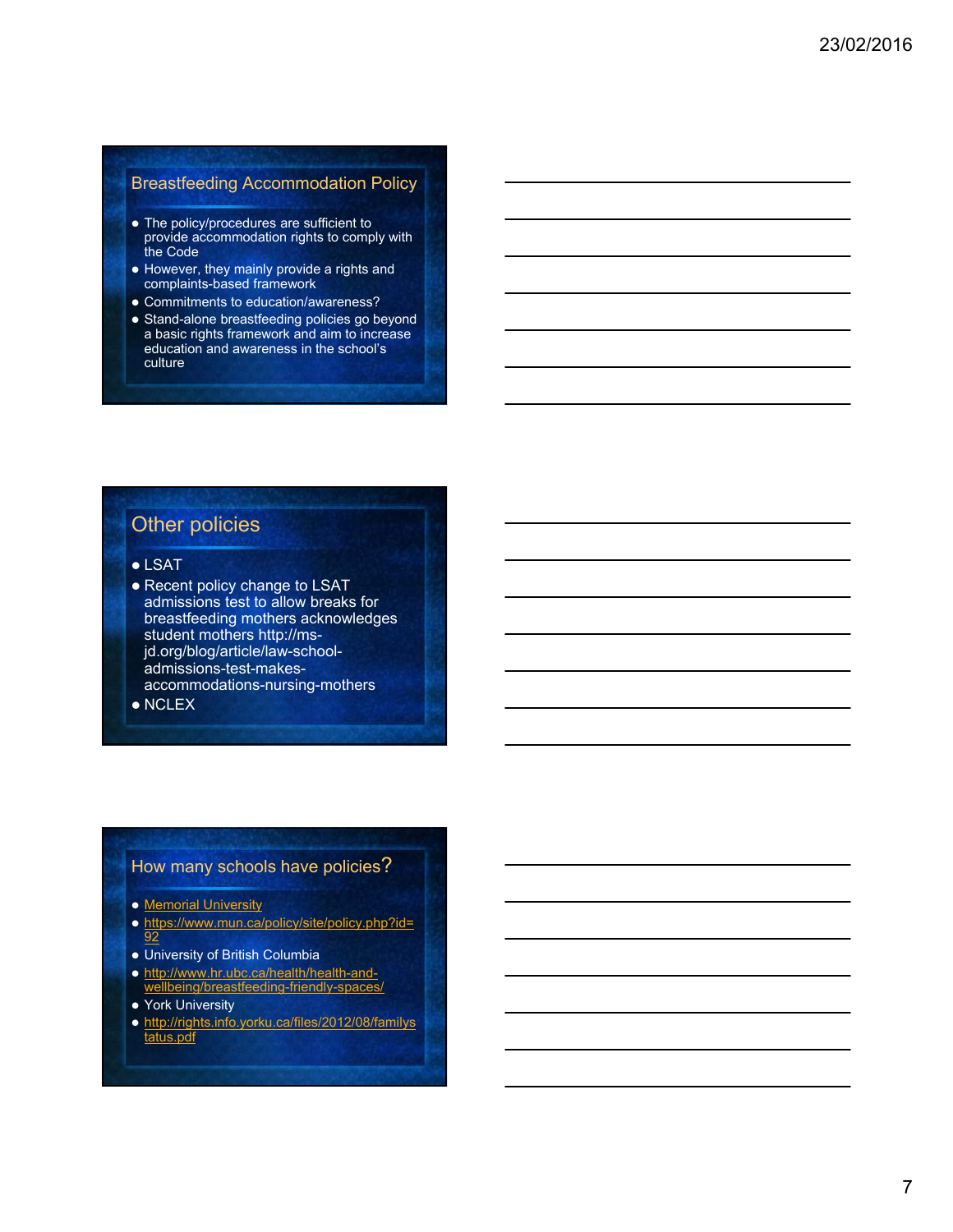## Creating supportive environments

- Designated space
- Peer breastfeeding support groups
- Gatekeepers

## Re-orient health services

- Health promotion
- Contraception LAM
- Consideration wrt other contraceptives
- Publications to support breastfeeding mothers e.g. public health materials

## Strengthening community action

- Creating coalitions in your school
- Creating provincial collaboration
- o http://www.bfcampuses.ca
- Twitter @bfcampuses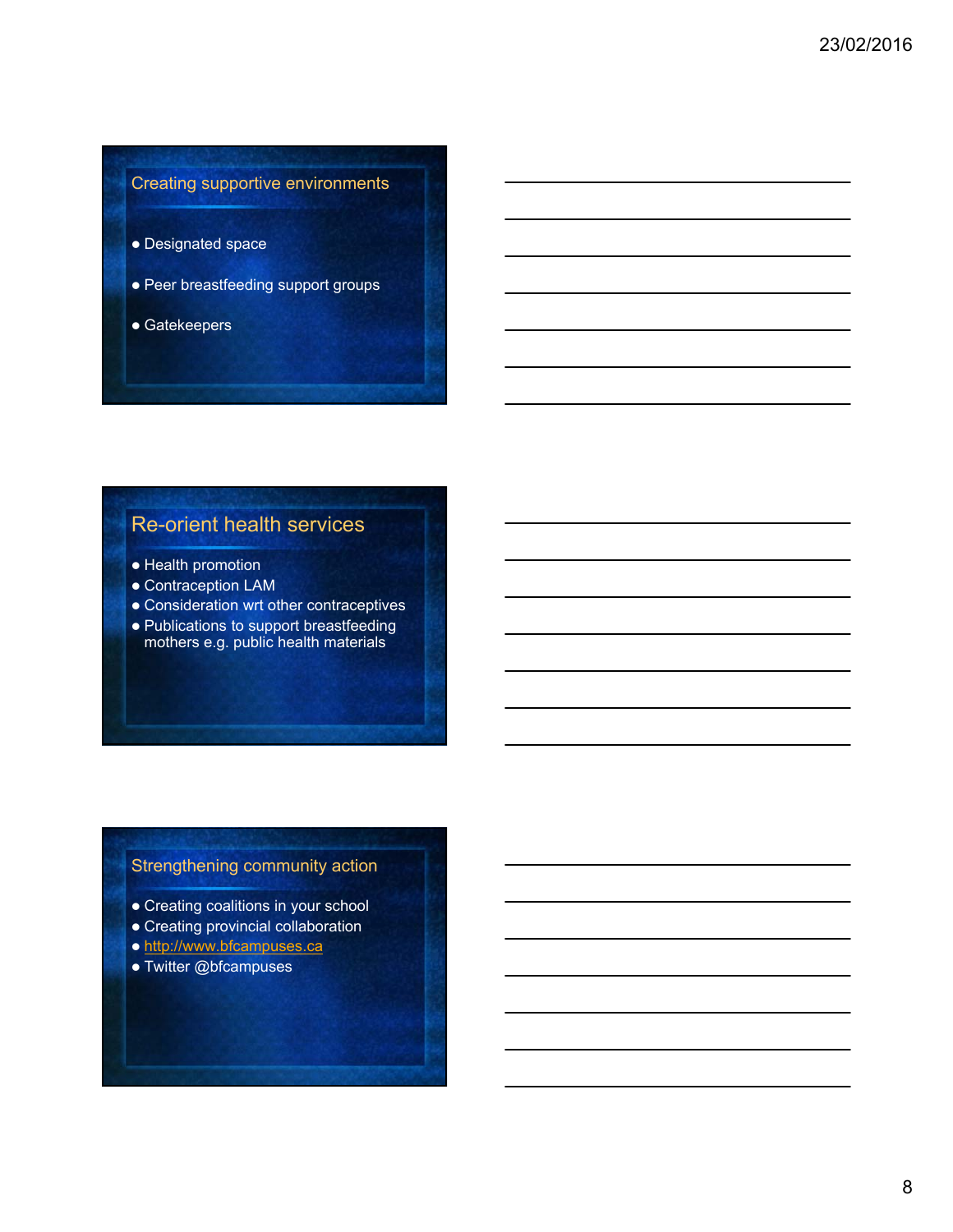## Enhancing personal skills

- Enhanced awareness of students
- Enhanced awareness of breastfeeding mothers
- Enhanced awareness of faculty & staff
- Knowledge transfer of rights to accommodation, best supportive practices
- Posters!

## Health Equity for all

**• Benefits to mothers, babies, families,** university communities and societies.

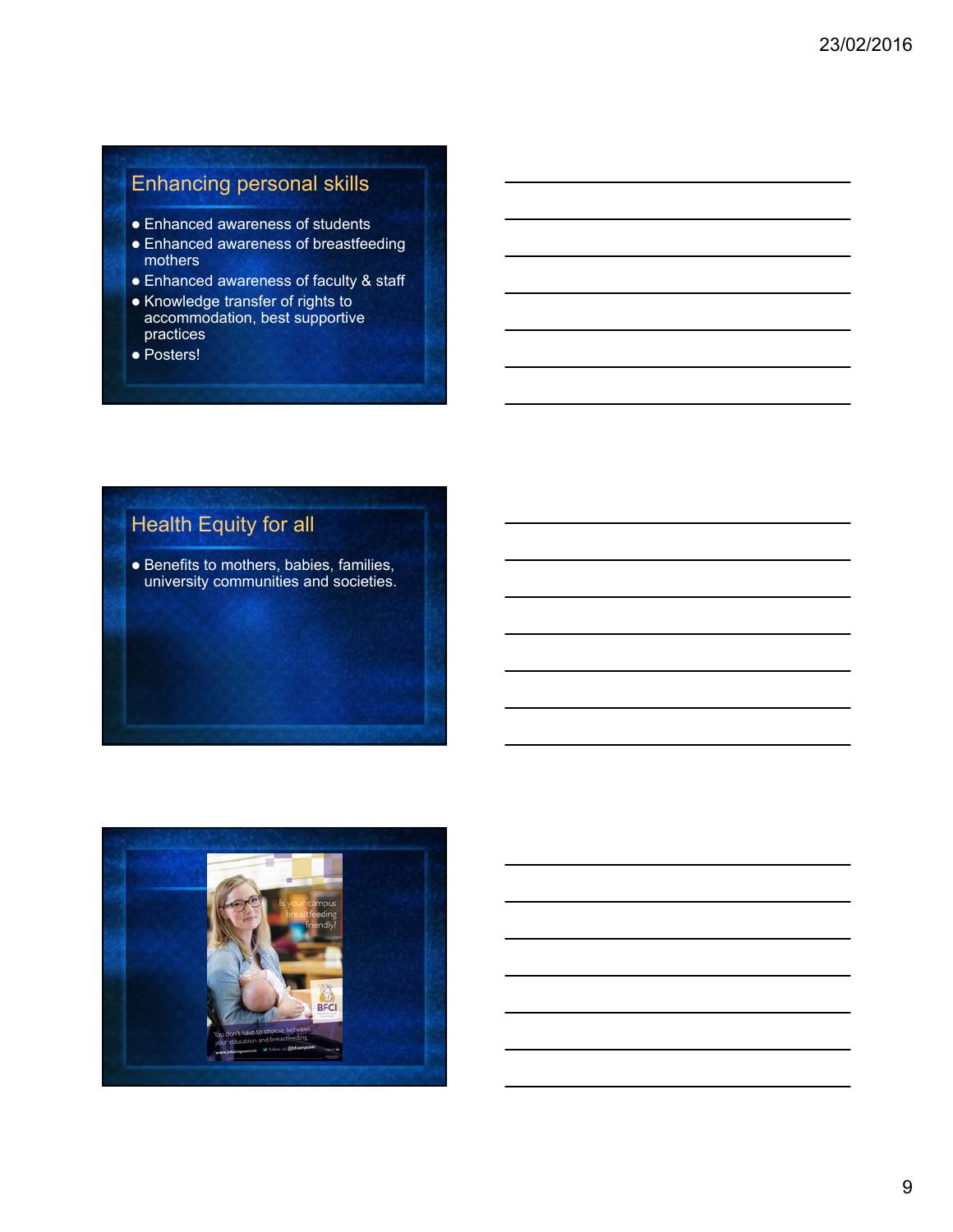- To contact BFCI o info@bfcampuses.ca @bfcampuses
	- www.bfcampuses.ca

## Human Rights Offices

- Reporting and complaints
- Not necessarily education & awareness
- Do policies live?

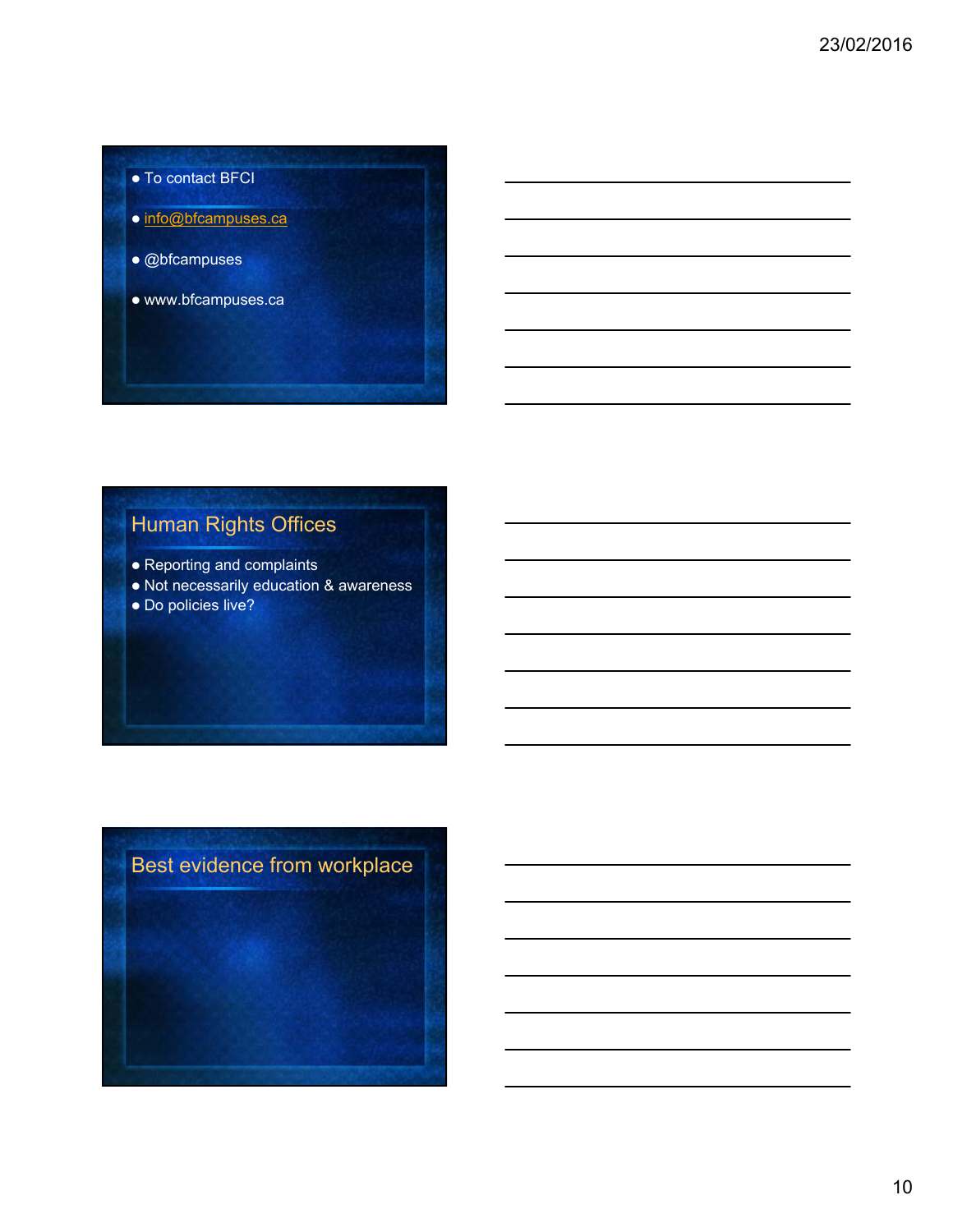## 1) To produce good knowledge

- To advance nursing knowledge through the promotion and protection of qualitative research methodologies including their ethics review
- Nursing and qualitative inquiry
- Qualitative inquiry and social justice

## 2) To enhance ethical practice

- To advance ethical practice in nursing research and clinical domains
- Critique limitations of rational, principle based ethics re: ethics review of research as well as clinical practice
- Advance nursing ethics by addressing emotions, contexts and relationships

## 3) To inform good health policy

- To advance women's health through health services research
- Identify how policy formalizes inequities
- Reveal disjunctures between intentions of health policy and their actual outcomes
- Re-articulate policy to address those women most affected by policy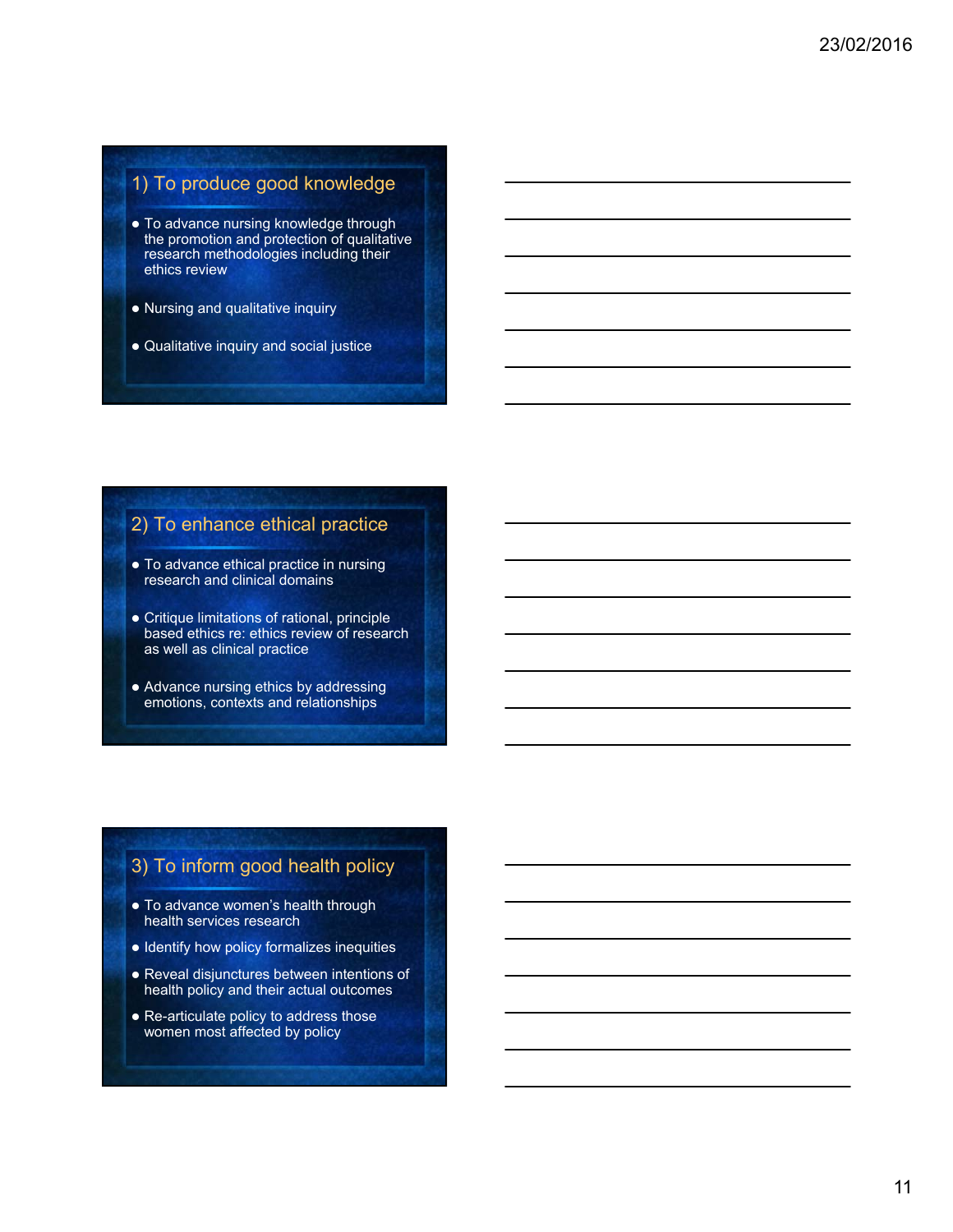Participants' Perspectives of Risk Inherent in Unstructured Qualitative Interviews

*Michele J. McIntosh PhD RN*

## Impetus for Research

- 1. Non-evidence based research ethics governance of qualitative research:
- participants' perspectives of risk
- appropriateness of current oversight to interview research
- 2. Protection of interview participants and interview research
- provide "virtuous" feedback loop
- provide evidence currently lacking

## Research Questions

- 1. Does emotional distress constitute harm?
- 2. Can the semi-structured interview stand-alone as a method by which to ascertain participants' perspectives?
- 3. What are participants' perspectives of risk regarding participation in unstructured qualitative interviews?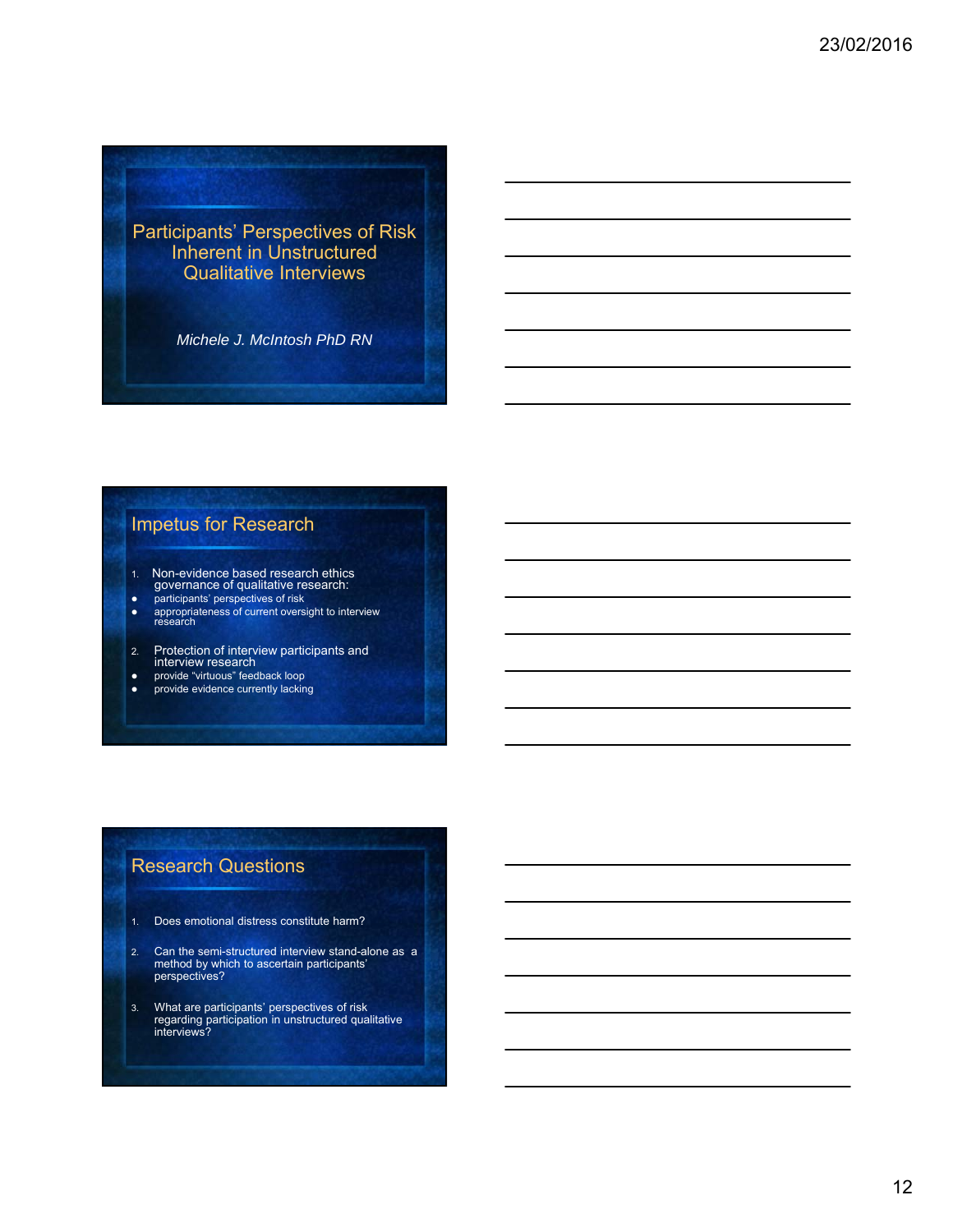#### Paper 1 REBs and the ethics of emotion

## *Findings*

- Emotion is the essence of qualitative inquiry
- Is irreducible to notions of valence or polarity
- Is complex, interpretive, contextual
- Emotional distress is not absolute harm<br>• Emotion informs the moral conduct of in
- Emotion informs the moral conduct of interviews<br>• Emotion needs to augment moral reasoning in Emotion needs to augment moral reasoning in
- ethical deliberation of risk

#### Paper 2

#### The Diversification, Utilization, and Construction of the SSI

#### *Findings*

- Have proliferated and diversified
- Are variously utilized
- Predominantly used in health research
- Reflect the empathetic turn in interviews
- Must be well-defined and constructed to effect political aims

|                                  |                   | The Typology of SSIs (pg. 64)       |                               |                                           |
|----------------------------------|-------------------|-------------------------------------|-------------------------------|-------------------------------------------|
| <b>Interview type</b>            | <b>Purpose</b>    | <b>Epistemological</b><br>privilege | Role of<br><b>Participant</b> | <b>Outcome</b>                            |
| Descriptive/<br>Confirmative     | <b>Assessment</b> | Known                               | Respondent                    | <b>Confirmation of</b><br>fit             |
| Descriptive/<br>Corrective       | Evaluation        | Knower and the<br>known             | Collaborator                  | Refutation.<br>Elaboration.<br>Correction |
| Descriptive/<br>Interpretative   | <b>Discovery</b>  | Knower                              | Informant                     | Understanding                             |
| Descriptive/<br><b>Divergent</b> | Contrast          | <b>Groups of</b><br>knowers         | <b>Informants</b>             | <b>Discernment</b>                        |

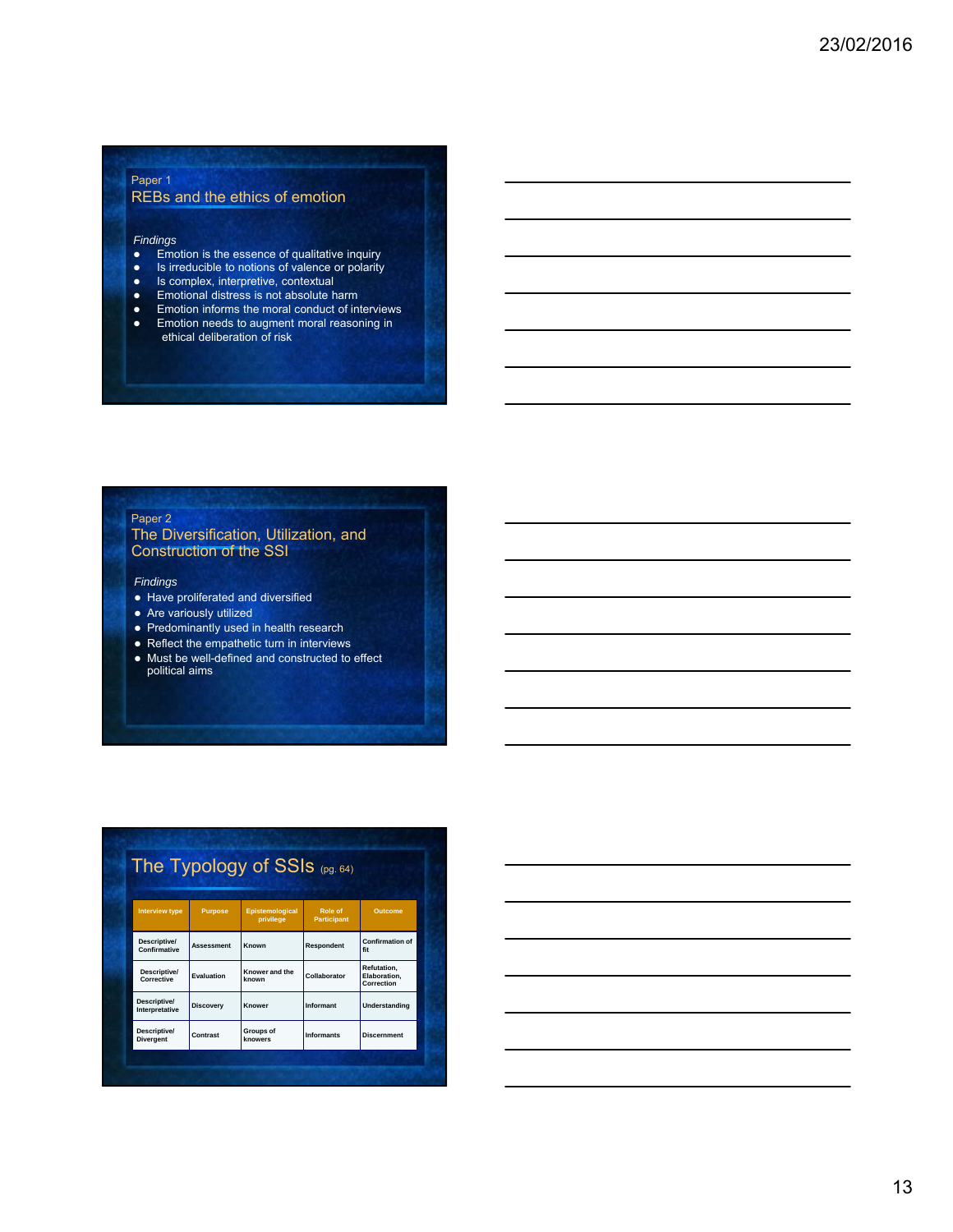### Paper 3 Participants' Perspectives of Risk

#### *Disjunctures:*

- Harm: prediction of risk/no participant reported harm
- Emergent design: lack of control risky/protective
- Participants: vulnerable/self-mediation of risk
- Emotional distress: harm/paradoxical
- Sensitive topics: intra-psychic cost/telling secrets in confidence is beneficial
- Benefit: outweighed by risk/multiple benefits

### Limitations

- Problematic recruitment
- Data collection has not yet achieved saturation. Recruitment will continue.

## **Contributions**

- Exclusive focus upon unstructured interviews
- Participants were not representative of any single researcher nor research topic
- I had not previously interviewed the participants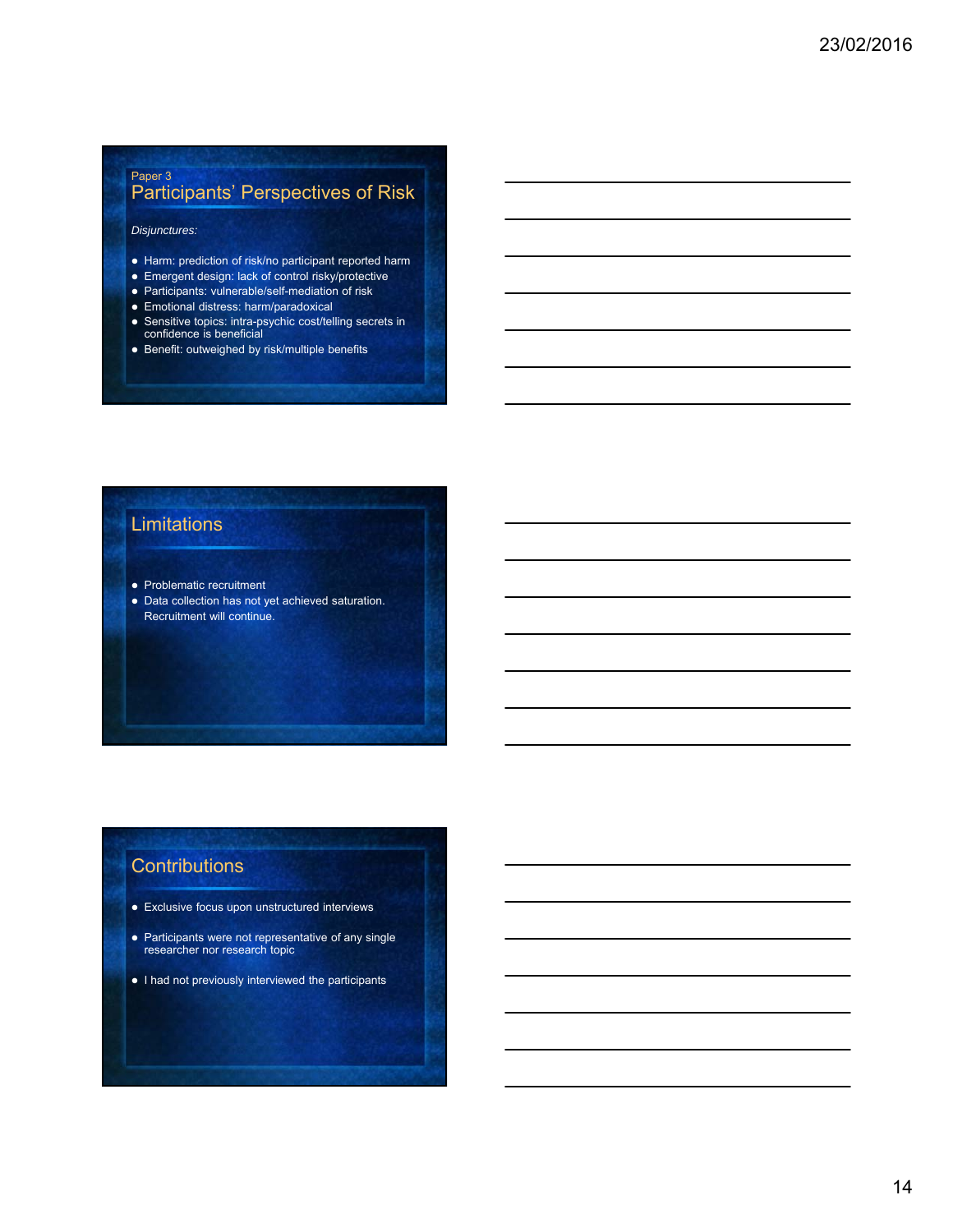## Contributions (cont'd)

- Identification of types of SSIs
- Adds to emerging literature re: participants' perspectives of risk
- Explicates the paradox of emotional distress
- Ethical implications for interviews and interview research

## Implications

- Sensitive research may be beneficial to participants and to society: these benefits ought be taken into account.
- Risk assessments are knowledge claims that should be informed by subjective epistemology; relativist definition of minimal risk should prevail in Canada.
- Unstructured interviews are moral unfoldings properly guided by ethics-in-process approaches.

### Implications (cont'd)

- Research governance must take emotion into account in moral reasoning.
- In the absence of evidence of harm, REBs should allow participation in unstructured interview research.